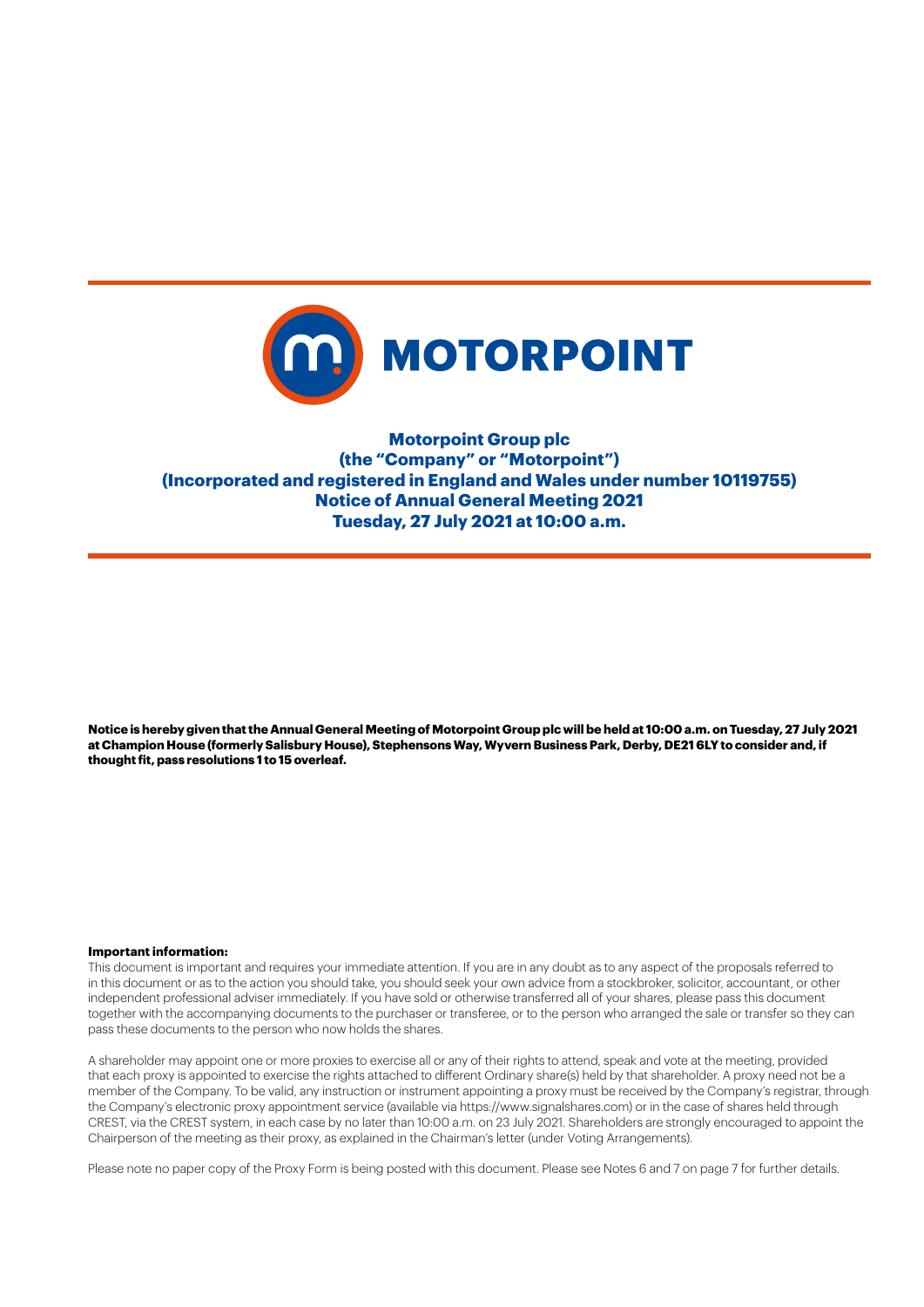# Motorpoint Group plc **LETTER FROM THE CHAIRMAN**

**Dear Shareholder**

# **Notice of Annual General Meeting 2021**

I am pleased to inform you that the Annual General Meeting ("AGM" or the "Meeting") Company will be held at 10:00 a.m. on Tuesday, 27 July 2021.

We are keen to welcome shareholders in person this year, particularly given the constraints we faced in 2020 due to the COVID-19 pandemic. At the date of posting of the Notice of AGM (being 25 June 2021), guidelines issued by the UK Government suggest that it will be possible to hold the AGM as an "open" meeting, with shareholders present in person.

We are therefore proposing to hold the AGM at our offices, Champion House (formerly Salisbury House), Stephensons Way, Wyvern Business Park, Derby, DE21 6LY and to welcome the maximum number of shareholders we are able within safety constraints and in accordance with the UK Government guidelines.

However, given the constantly evolving nature of the situation in relation to the COVID-19 pandemic, we want to ensure that we are able to adapt these arrangements efficiently to respond to any changes in circumstances. On this basis, should the situation change such that we consider that it is no longer possible for shareholders to attend the meeting in person, we will revert to a "closed meeting". In these circumstances, no shareholders (other than those required to attend the meeting for the purposes of forming a valid quorum) will be admitted to the AGM. Should it become necessary, we will notify shareholders of any change by issuing a shareholder announcement via RNS and updating our website at www.motorpointplc.com. Shareholders should monitor any relevant announcements and the Company's website for such updates.

#### **Attendance at the meeting**

To allow us to ensure that we can operate within safety constraints imposed either by the UK Government or by the venue, it would be helpful if we could ascertain the potential number of attendees in advance. Therefore, shareholders intending to attend the AGM (assuming we will not have to revert to a closed meeting) are asked to register their intention as soon as practicable by sending an email to the Company Secretary at investor.relations@motorpoint.co.uk confirming their attendance.

### **Voting**

Given the uncertainty around whether shareholders will be able to attend the AGM should tighter restrictions be imposed due to a change in the situation with the COVID-19 pandemic, the Board strongly recommends that shareholders vote electronically at www.signalshares.com as your vote will automatically be counted. Shareholders are asked to cast their vote by proxy and appoint the 'Chair of the Meeting' as their proxy and provide their voting instructions, rather than appointing another person who may not be permitted to attend the meeting.

If you would prefer to use a paper proxy form to appoint your proxy, you may request one from the Company's registrar, Link Group, by calling the shareholder helpline. Details of the helpline and further information on how to appoint a proxy to vote on your behalf are set out in the Notice on page 7 of this document.

CREST members may use the CREST electronic proxy appointment service to submit their proxy appointment in respect of the AGM. Our CREST Issuer Agent ID is RA10. Further information regarding the appointment of proxies and voting is set out in the Notes to this Notice of Meeting. Please note that all proxy votes and appointments must be received by the Registrar no later than 10:00 a.m. on 23 July 2021.

#### **Questions**

Shareholders who wish to ask a question of the Board relating to the business of the meeting can do so by sending an email to investor.relations@motorpoint.co.uk. In addition, shareholders who attend the AGM in person may pose questions to the Board in person.

#### **Recommendation**

The Directors of the Company consider that all of the resolutions to be proposed at the Meeting are in the best interests of Motorpoint and its shareholders as a whole and are most likely to promote the success of Motorpoint. The Directors unanimously recommend that you vote in favour of all the proposed resolutions as they intend to do in respect of their own beneficial holdings currently amounting to approximately 20% of the issued share capital of Motorpoint.

Yours sincerely

#### **Mark Morris**

Chairman Motorpoint Group plc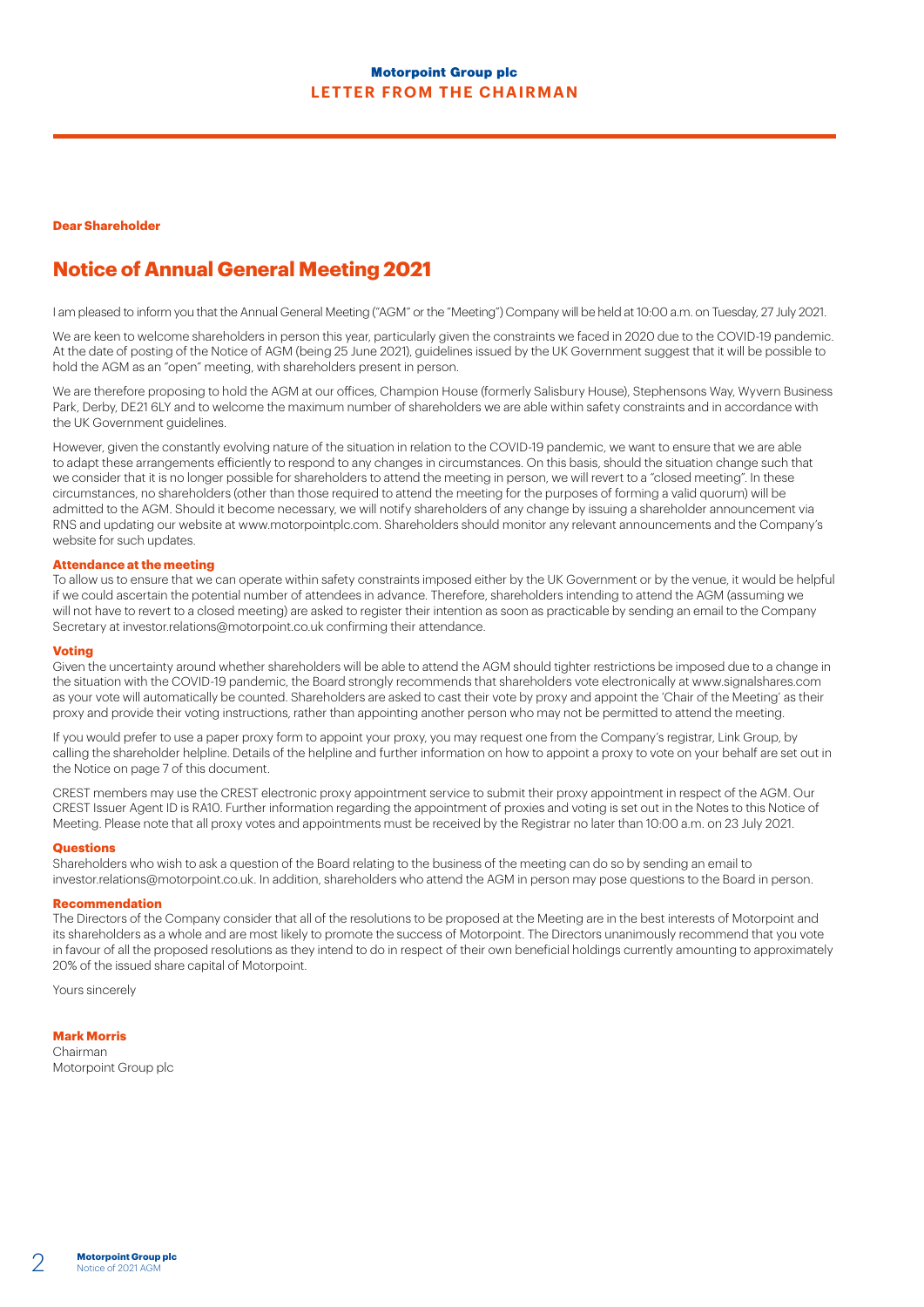# Motorpoint Group plc **NOTICE OF 2021 ANNUAL GENERAL MEETING**

Notice is hereby given that the 2021 Annual General Meeting (the "AGM" or the "Meeting") of Motorpoint Group plc (the "Company") will be held on Tuesday, 27 July 2021 at 10:00 a.m. at Champion House (formerly Salisbury House), Stephensons Way, Wyvern Business Park, Derby, DE21 6LY.

You will be asked to consider and vote on the resolutions below. Resolutions 1 to 11 (inclusive) will be proposed as ordinary resolutions and resolutions 12 to 15 (inclusive) will be proposed as special resolutions.

### **ORDINARY RESOLUTIONS**

#### **1. 2021 Annual Report and Accounts**

To receive, consider and adopt the Company's audited financial statements for the financial year ended 31 March 2021, together with the Directors' Report and the Auditors' Report on those accounts (collectively the "Annual Report and Accounts").

# **2. Directors' Remuneration Report**

To approve the Directors' Remuneration Report contained within the Annual Report and Accounts.

### **3. Re-election of Director**

To re-elect Mark Carpenter as an executive director of the Company.

### **4. Re-election of Director**

To elect Chris Morgan as an executive director of the Company.

### **5. Re-election of Director**

To re-elect Mark Morris as a non-executive director of the Company.

#### **6. Re-election of Director**

To re-elect Mary McNamara as a non-executive director of the Company.

#### **7. Re-election of Director**

To re-elect Adele Cooper as a non-executive director of the Company.

#### **8. Re-election of Director**

To re-elect Keith Mansfield as a non-executive director of the Company.

#### **9. Appointment of Auditors**

 To re-appoint PricewaterhouseCoopers LLP as auditors of the Company to hold office from the conclusion of the AGM until the conclusion of the next AGM at which accounts are laid.

### **10. Auditors' Remuneration**

To authorise the Board to determine the auditors' remuneration.

#### **11. Authority to Allot Shares**

 That, in accordance with section 551 of the Companies Act 2006 (the "Act"), the directors of the Company (the "Directors") be and are generally and unconditionally authorised to exercise all the powers of the Company to allot Relevant Securities:

- 11.1. up to an aggregate nominal amount of £601,266 (such amount to be reduced by the aggregate nominal amount of Relevant Securities that have been allotted pursuant to paragraph 11.2 of this Resolution) in connection with a rights issue (as defined in the Listing Rules published by the Financial Conduct Authority) to holders of Ordinary Shares in the capital of the Company in proportion (as nearly as practicable) to the respective numbers of Ordinary Shares held by them, but subject to such exclusions or other arrangements as the Directors may deem necessary or expedient in relation to treasury shares, fractional entitlements, record dates, legal or practical problems under the laws of any territory or the requirements of any relevant regulatory body or stock exchange; and
- 11.2. otherwise than pursuant to paragraph 11.1 of this Resolution, up to an aggregate nominal amount of £300,633 (such amount to be reduced by the aggregate nominal amount of Relevant Securities that have been allotted pursuant to paragraph 11.1 of this Resolution in excess of £300,633),

provided that (unless previously revoked, varied or renewed) these authorities shall expire at the conclusion of the next AGM of the Company after the passing of this Resolution or at the close of business on 27 October 2022 (whichever is the earlier), save that, in each case, the Company may make an offer or agreement before the authority expires which would or might require Relevant Securities to be allotted after the authority expires and the Directors may allot Relevant Securities pursuant to any such offer or agreement as if the authority had not expired.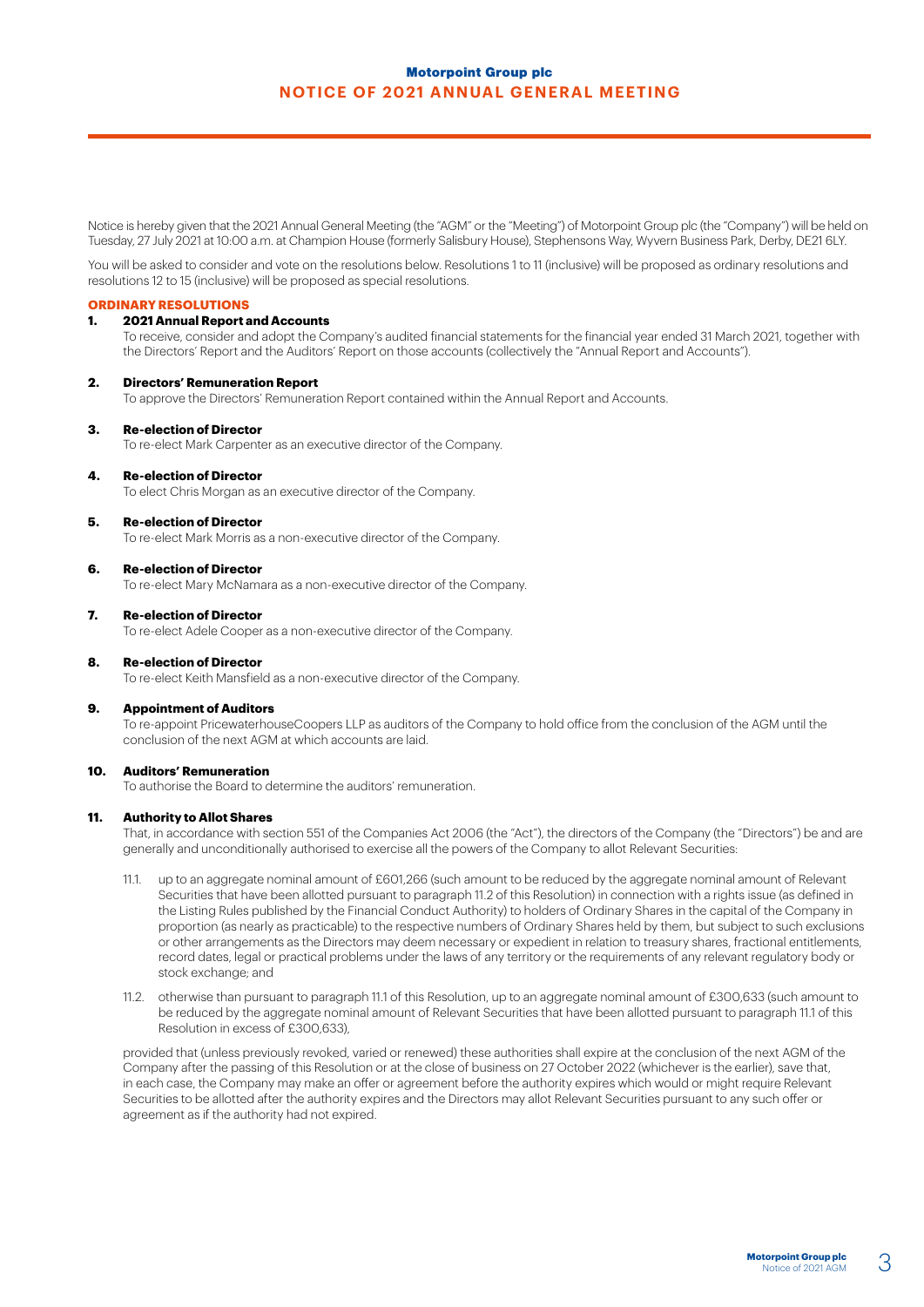# Motorpoint Group plc **NOTICE OF 2021 ANNUAL GENERAL MEETING CONTINUED**

In this Resolution, "Relevant Securities" means ordinary shares of £0.01 each in the capital of the Company ("Ordinary Shares") or rights to subscribe for or to convert any security into Ordinary Shares; a reference to the allotment of Relevant Securities includes the grant of such a right; and a reference to the nominal amount of a Relevant Security which is a right to subscribe for or to convert any security into Ordinary Shares is to the nominal amount of the Ordinary Shares which may be allotted pursuant to that right.

These authorities are in substitution for and shall replace all existing authorities (which, to the extent unused at the date of this Resolution, are revoked with immediate effect), but without prejudice to any allotment of shares or grant of rights already made, offered or agreed to be made pursuant to such authorities.

## **SPECIAL RESOLUTIONS**

# **12. Disapplication of Pre-emption Rights**

 That, subject to the passing of Resolution 11, the Directors are given power pursuant to section 570 and section 573 of the Companies Act 2006 (the "Act") to allot equity securities (as defined in section 560(1) of the Act) for cash under the authority given by that Resolution and/or to sell Ordinary Shares held by the Company as treasury shares for cash as if section 561 of the Act did not apply to any such allotment or sale, such power to be limited:

- 12.1. to the allotment of equity securities where such securities have been offered (whether by way of rights issue, open offer or otherwise) to holders of Ordinary Shares in proportion (as nearly as may be practicable) to their existing holdings of Ordinary Shares (or to holders of other equity securities in the capital of the Company, as required by the rights of those securities or subject to such rights as the Directors otherwise consider necessary) but subject to the Directors having the right to make such exclusions or other arrangements in connection with the offering as they deem necessary or expedient in relation to treasury shares, fractional entitlements, record dates, legal or practical problems under the laws of any territory or the requirements of any relevant regulatory body or stock exchange; and
- 12.2. to the allotment of equity securities or sale of treasury shares (otherwise than under paragraph 12.1 above) up to an aggregate nominal amount of £45,095,

such power to expire at the end of the next AGM of the Company (or, if earlier, at the close of business on 27 October 2022) but, in each case, prior to its expiry the Company may make offers, and enter into agreements, which would, or might, require equity securities to be allotted (and treasury shares to be sold) after the power expires and the Directors may allot equity securities (and sell treasury shares) under any such offer or agreement as if the power had not expired.

### **13. Disapplication of Pre-emption rights – Acquisitions**

That, subject to the passing of Resolution 11, the Directors are given power pursuant to section 570 and section 573 of the Companies Act 2006 (the "Act"), in addition to any power given under Resolution 12, to allot equity securities (as defined in section 560(1) of the Act) for cash under the authority given by paragraph 11.2 of Resolution 11 and/or to sell Ordinary Shares held by the Company as treasury shares for cash as if section 561 of the Act did not apply to any such allotment or sale, such power to be:

- 13.1. limited to the allotment of equity securities or sale of treasury shares up to an aggregate nominal amount of £45,095; and
- 13.2. used only for the purposes of financing (or refinancing, if the authority is to be used within six months after the original transaction) a transaction which the Board of the Company determines to be an acquisition or other capital investment of a kind contemplated by the Statement of Principles on Disapplying Pre-Emption Rights most recently published by the Pre-Emption Group prior to the date of this Notice,

such power to expire at the end of the next AGM of the Company (or, if earlier, at the close of business on 27 October 2022) but, in each case, prior to its expiry the Company may make offers, and enter into agreements, which would, or might, require equity securities to be allotted (and treasury shares to be sold) after the power expires and the Directors may allot equity securities (and sell treasury shares) under any such offer or agreement as if the power had not expired.

### **14. Authority for Market Purchase of Shares**

That, pursuant to section 701 of the Companies Act 2006 (the "Act"), the Company be and is hereby generally and unconditionally authorised to make market purchases (as defined in section 693(4) of the Act) of Ordinary Shares of £0.01 each in the capital of the Company, provided that:

- 14.1. the maximum number of such shares that may be purchased is 9,018,989 (representing approximately 10% of the Company's issued Ordinary Share capital); and
- 14.2. the minimum price which may be paid for each such Ordinary Share is its nominal value and the maximum price is the higher of 105% of the average of the middle market quotations for an Ordinary Share as derived from the London Stock Exchange Daily Official List for the five business days immediately before the purchase is made and the price which is the higher of the last independent trade and the highest current independent bid on the trading venue where the purchase is carried out, in each case exclusive of expenses,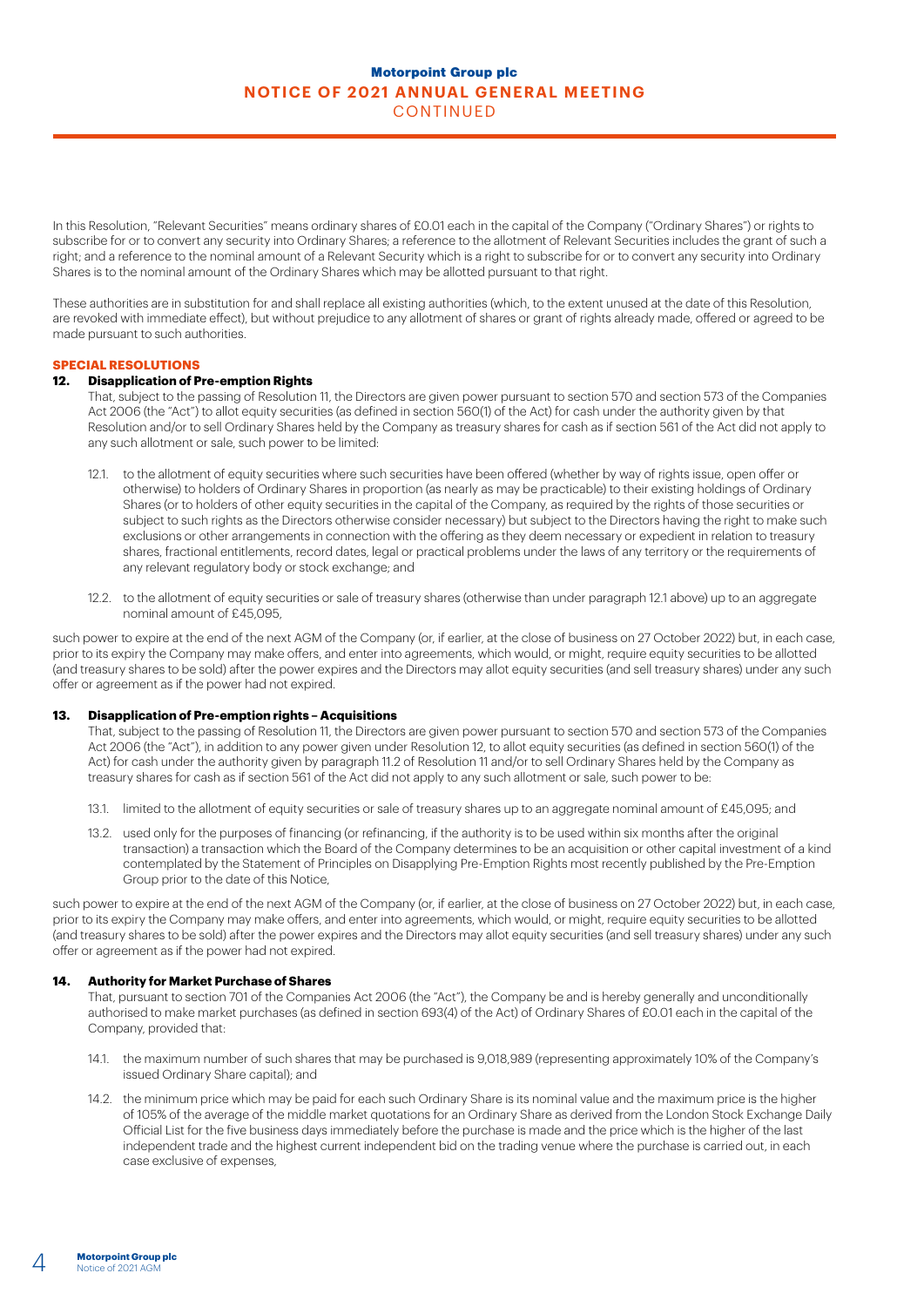and (unless previously revoked, varied or renewed) this authority shall expire at the conclusion of the next AGM of the Company after the passing of this Resolution or at the close of business on 27 October 2022 (whichever is the earlier), save that the Company may enter into a contract to purchase Ordinary Shares before the expiry of this authority under which such purchase will or may be completed or executed wholly or partly after this authority expires and may make a purchase of Ordinary Shares pursuant to any such contract as if this authority had not expired.

# **15. General Meeting Notice Period**

That a general meeting (other than an AGM) may be called on not less than 14 clear days' notice.

On behalf of the Board

### **Chris Morgan**

Company Secretary 16 June 2021

### **Registered Office:**

Motorpoint Chartwell Drive West Meadows Industrial Estate Derby, DE21 6BZ

Company Number: 10119755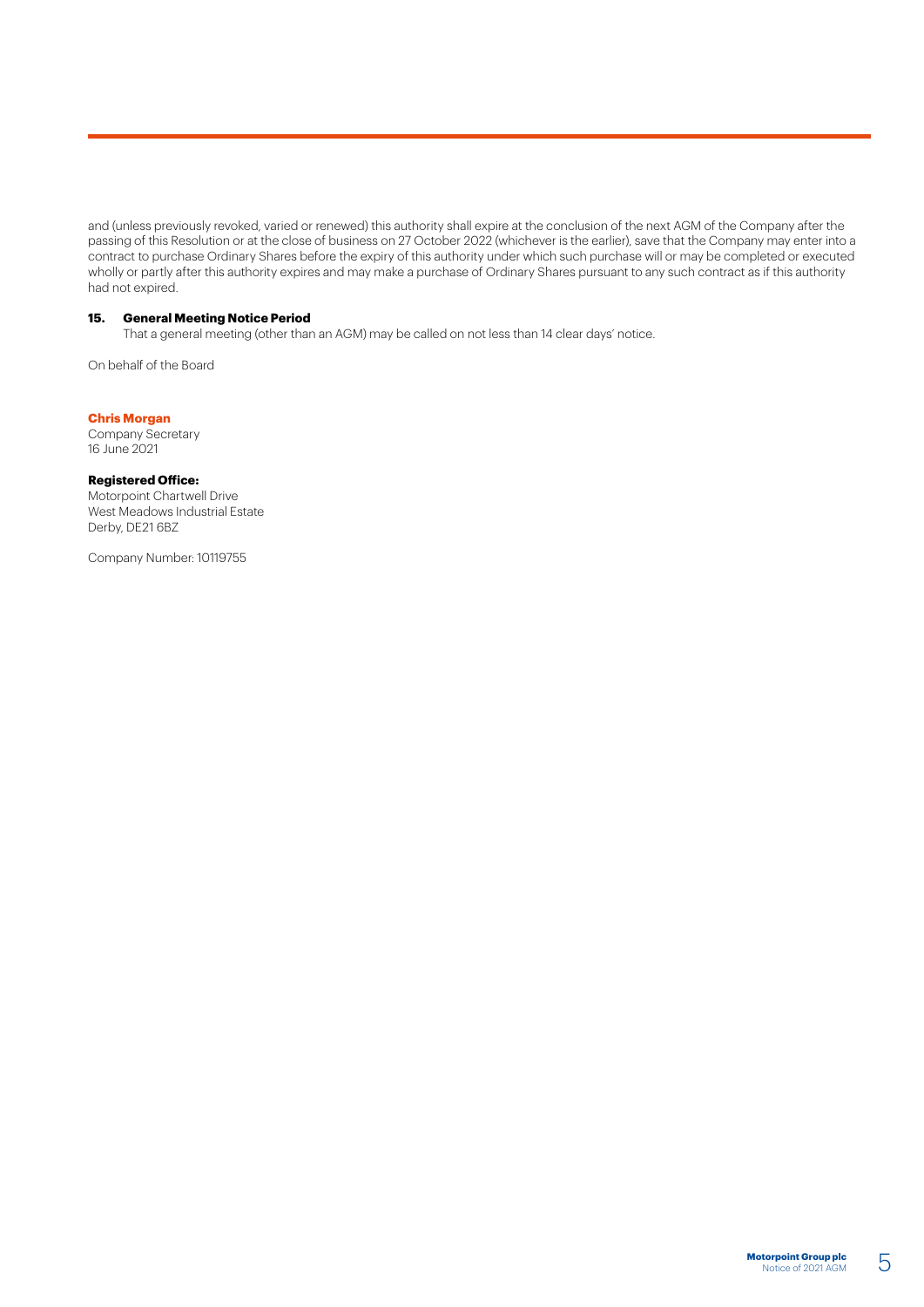# Motorpoint Group plc **DIRECTORS' BIOGRAPHIES**

#### **Mark Morris**

Non-Executive Chairman

#### **Date of appointment:** 12 April 2016 **Committee memberships:** Chair of the Nomination Committee

**Background and career:** Mark has been Chairman of Motorpoint Limited since January 2013 and prior to that chairman/consultant since December 2010. He has over 20 years' experience in car retail having been finance director and then managing director of Sytner Group Plc. Prior to his role at Sytner Group, Mark was in audit, business advisory and corporate finance with PwC where he qualified as a Chartered Accountant.

**Significant external roles:** None

#### **Mark Carpenter**

Chief Executive Officer ('CEO')

**Date of appointment:** 12 April 2016

**Committee memberships:** Member of the Nomination Committee

**Background and career:** Mark was appointed CEO of Motorpoint Limited in May 2013 following two years as Chief Financial Officer. He has 18 years' experience in motor retail and was previously finance director of Sytner Group plc from 2005 to 2010. Prior to this, Mark was with Andersen, where he qualified as a Chartered Accountant.

**Significant external roles:** None

#### **Chris Morgan**

Chief Financial Officer ('CFO')

**Date of appointment:** 11 January 2021

### **Committee memberships:** None

**Background and career:** Chris was appointed CFO in January 2021. Chris was formerly Group Finance Director at Speedy Hire Plc. Prior to this Chris held senior finance leadership positions at Go Outdoors and Tesco, where he was latterly the Finance Director for the Czech Republic and Slovakia. Chris is a Fellow of the Institute of Chartered Accountants in England and Wales. **Significant external roles:** None

#### **Mary McNamara**

Senior Independent Non-Executive Director and Chair of the Remuneration Committee

**Date of appointment:** 13 May 2016 (Senior Independent Director from 21 October 2016)

**Committee memberships:** Chair of Remuneration, member of the Audit and Nomination committees.

**Background and career:** Mary was CEO of the commercial division and board director of the banking division at Close Brothers Group PLC. She spent 17 years with GE in a number of leadership roles, including CEO of the European Fleet Services business. Mary has also spent time with Skandia and 14 years at Harrods.

**Significant external roles:** Mary is Chair of the remuneration committee and member of the nomination and governance committee of OSB Group plc.

#### **Adele Cooper**

Independent Non-Executive Director

### **Date of appointment:** 6 March 2020

**Committee memberships:** Member of the Audit, Remuneration and Nomination committees.

**Background and career:** Adele has extensive marketing and senior leadership experience, having worked at some of the world's leading technology companies, most recently at Pinterest from June 2015 to December 2019. While at Pinterest, Adele was responsible for the UK and Ireland, overseeing strategic, commercial and operational management. Prior to this, Adele has been with Facebook and Google, with a lead global relationship role and a variety of regional and global lead roles marketing and operational. **Significant external roles:** Adele is a non-executive director of Conjura Ireland Limited.

#### **Keith Mansfield**

Independent Non-Executive Director and Chair of the Audit Committee

#### **Date of appointment:** 20 May 2020

**Committee memberships:** Chair of the Audit Committee, member of the Remuneration and Nomination committees

**Background and career:** Keith was appointed to the Board of Motorpoint Group plc as Independent Non-Executive Director in May 2020. A Chartered Accountant by background, Keith brings extensive accountancy experience, having worked at PwC for over 30 years, during which time he served as Chairman of PwC in London responsible for assurance, tax and advisory services. As a partner for 22 years, he has led services to public and private companies across a range of industry sectors.

**Significant external roles:** Keith is the senior independent director of Tritax Eurobox plc, where he chairs the audit committee and is a member of the management engagement committee and nomination committee. Keith is also the senior independent director and chair of the audit committee of Digital 9 Infrastructure plc, and chair of Albemarle Fairoaks Airport Limited.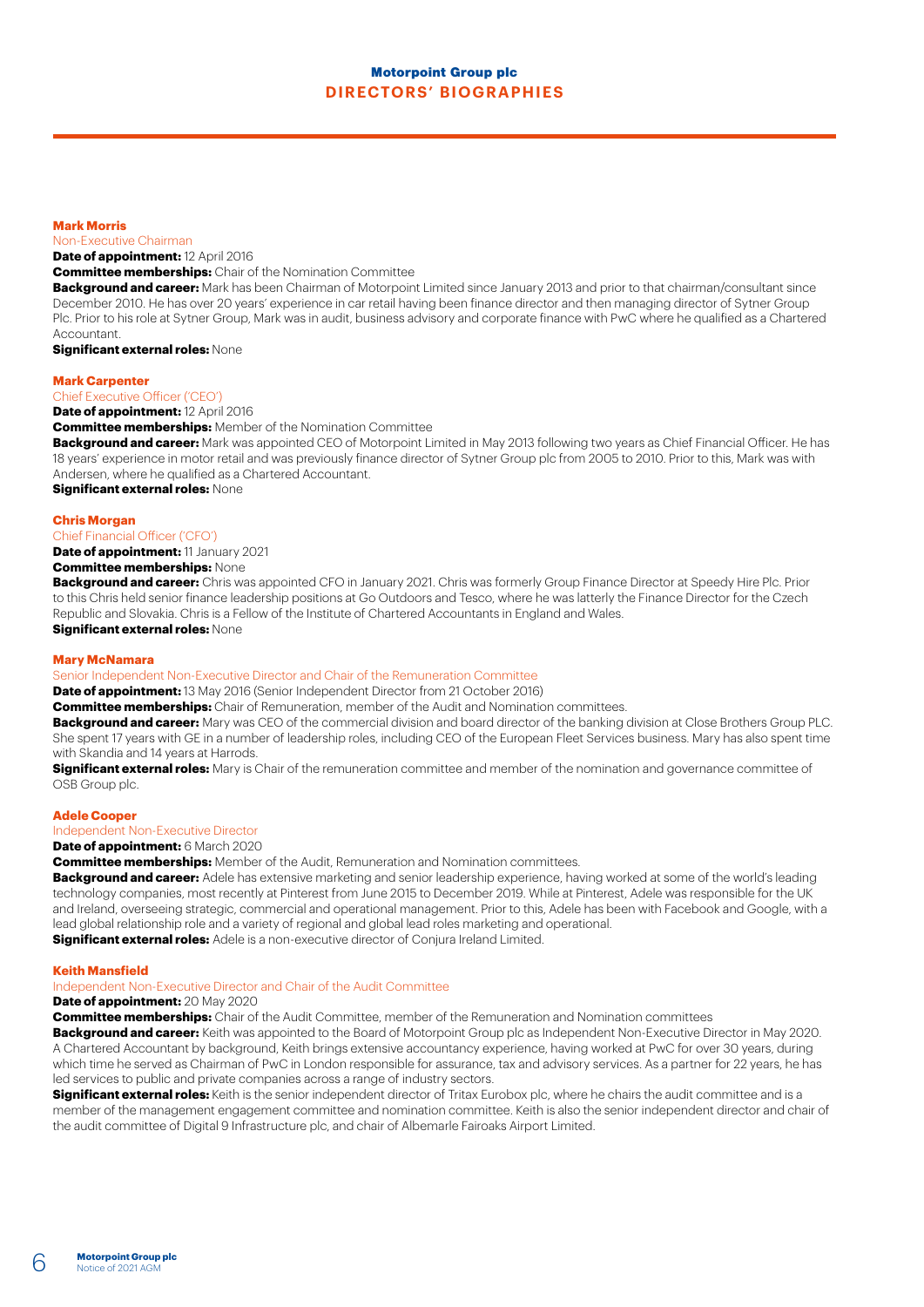# Motorpoint Group plc **NOTES TO THE NOTICE OF ANNUAL GENERAL MEETING**

- 1. Shareholders wishing to attend the meeting, should this be possible, are asked to register their attendance as soon as practicable by sending an email the Company Secretary at investor.relations@motorpoint.co.uk confirming their attendance. Rules around social distancing and changes in health and safety requirements may mean shareholders cannot ultimately attend the meeting.
- 2. Given the uncertainty around whether Shareholders will be able to attend the AGM, whether because the capacity at the venue does not allow for safety reasons related to COVID-19 restrictions or due to a change in the situation with the COVID-19 pandemic, we recommend that all Shareholders appoint the Chair of the meeting as proxy. This will ensure that your vote is counted even if attendance at the AGM is restricted or you or any other proxy you might appoint are unable to attend in person.
- 3. Any member ordinarily entitled to attend and vote at the AGM is entitled to appoint one or more proxies (who need not be a member of the Company) to attend and to vote instead of the member. Shareholders should though note the recommendation in Note 2 above.
- 4. The appointment of a proxy does not preclude a member from attending and voting at the meeting in person, should they subsequently decide to do so.
- 5. The right to appoint a proxy does not apply to persons whose shares are held on their behalf by another person and who have been nominated to receive communications from the company in accordance with section 146 of the Companies Act 2006 (the **"Act"**) (**"Nominated Persons"**). Nominated Persons may have a right under an agreement with the registered shareholder who holds the shares on their behalf to be appointed (or to have someone else appointed) as a proxy. Alternatively, if nominated persons do not have such a right, or do not wish to exercise it, they may have a right under such an agreement to give instructions to the person holding the shares as to the exercise of voting rights.
- 6. Members are strongly encouraged to appoint a proxy electronically. This can be done by:
	- logging onto www.signalshares.com and submitting a proxy appointment online by following the instructions. If you have not previously done so, you will need to register. To do this, you will need your Investor Code detailed on your share certificate (or otherwise available from the Company's registrar, Link Group); or
	- submitting (if you are a CREST member) a proxy appointment electronically by using the CREST voting service.

Please note that proxy appointments must be received by no later than 10:00 a.m. on 23 July 2021 to be valid.

7. A member who would prefer a paper proxy form may request one from the Company's registrar by calling the helpline number below. A paper proxy appointment form must be completed in accordance with the instructions that accompany it and then delivered (together with any power of attorney or other authority under which it is signed, or a copy certified by a notary or in some other way approved by the board) to Link Group, Central Square, 10th Floor, 29 Wellington Street, Leeds, LS1 4DL (the address must be completed in block capitals).

All proxy appointments must be received by no later than 10:00 a.m. on 23 July 2021 to be valid.

The Company's registrar, Link Group, can be contacted on its helpline number by calling 0371 664 0300 (calls are charged at the standard geographic rate and will vary by provider and calls outside the United Kingdom will be charged at the applicable international rate). If dialling from overseas please call +44 371 664 0300. Lines are open between 09:00 - 17:30, Monday to Friday excluding public holidays in England and Wales.

- 8. From the date of this Notice and for the following two years the following information will be available on the Company's website and can be accessed at www.motorpointplc.com:
	- (i) the matters set out in this Notice;
	- (ii) the total numbers of shares in the Company and shares of each class, in respect of which members are entitled to exercise voting rights at the meeting; and
	- (iii) the totals of the voting rights that members are entitled to exercise at the meeting in respect of the shares of each class.

Any members' statements, members' resolutions and members' matters of business received by the Company after the date of this Notice will be added to the information already available on the website as soon as reasonably practicable and will also be made available for the following two years.

- 9. The right of members to vote at the AGM is determined by reference to the register of members. As permitted by section 360B(3) of the Act and Regulation 41 of the Uncertificated Securities Regulations 2001, shareholders (including those who hold shares in uncertificated form) must be entered on the Company's share register at the close of business on 23 July 2021 in order to be entitled to attend (in ordinary circumstances) and vote at the 2021 AGM. Shareholders may only cast votes in respect of shares held at such time. Changes to entries on the relevant register after that time shall be disregarded in determining the rights of any person to attend or vote at the 2021 AGM.
- 10. Copies of the service contracts and letters of appointment of each of the Directors are available for inspection at the registered office of the Company during usual business hours on any weekday (public holidays excluded) and at the place of the AGM from at least 15 minutes prior to and until the end of the AGM.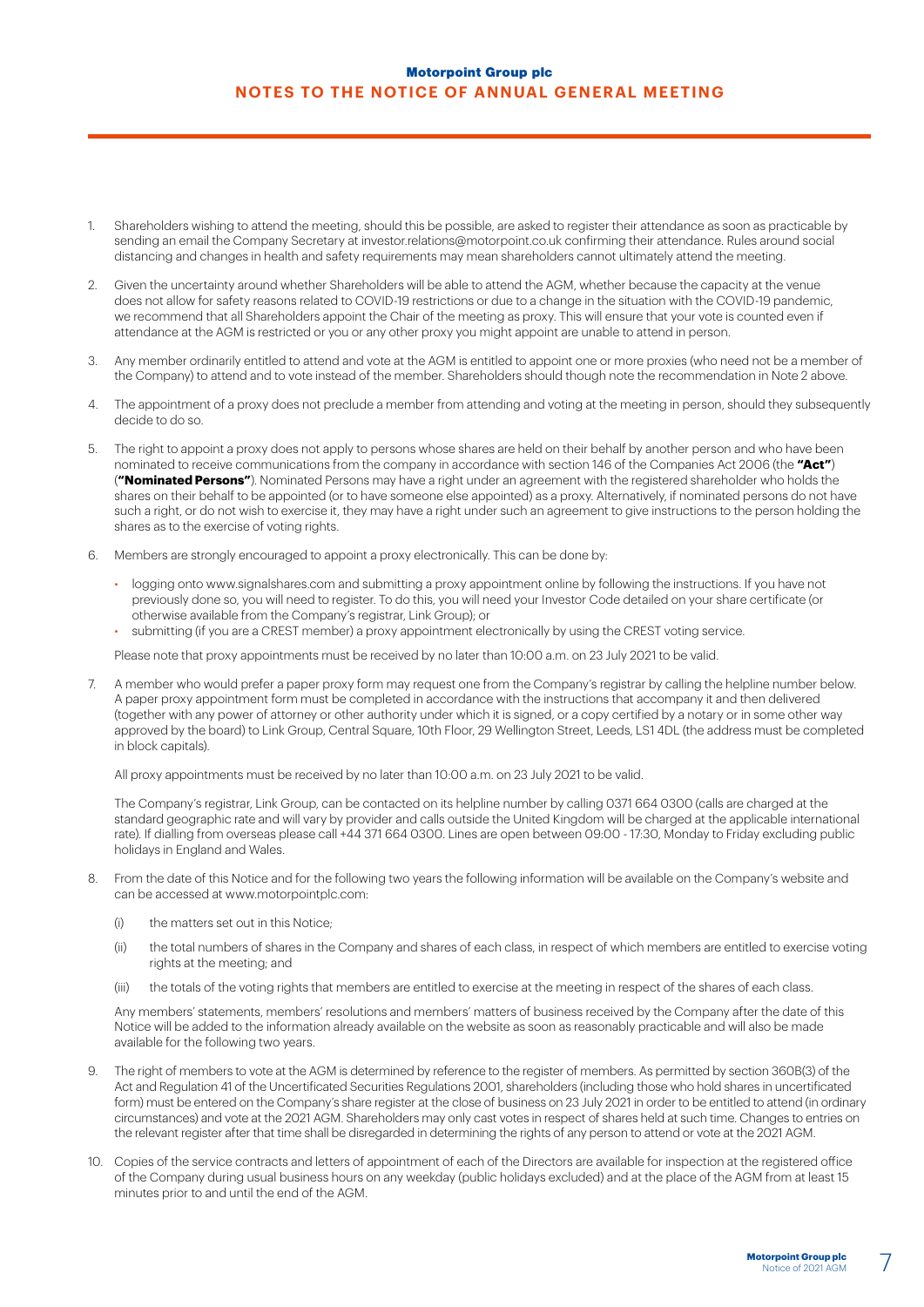# Motorpoint Group plc **NOTES TO THE NOTICE OF ANNUAL GENERAL MEETING CONTINUED**

- 11. CREST members who wish to appoint one or more proxies through the CREST system may do so by using the procedures described in "the CREST voting service" section of the CREST Manual. CREST personal members or other CREST sponsored members, and those CREST members who have appointed one or more voting service providers, should refer to their CREST sponsor or voting service provider(s), who will be able to take the appropriate action on their behalf. In order for a proxy appointment or a proxy instruction made using the CREST voting service to be valid, the appropriate CREST message (CREST proxy appointment instruction) must be properly authenticated in accordance with the specifications of CREST's operator, Euroclear UK & Ireland Limited (Euroclear), and must contain all the relevant information required by the CREST Manual. To be valid, the message (regardless of whether it constitutes the appointment of a proxy or is an amendment to the instruction given to a previously appointed proxy) must be transmitted so as to be received by Link Group (ID RA10), as the Company's "issuer's agent", by no later than 10.00 a.m. on 23 July 2021. After this time any change of instruction to a proxy appointed through the CREST system should be communicated to the appointee through other means. The time of the message's receipt will be taken to be when (as determined by the timestamp applied by the CREST Applications Host) the issuer's agent is first able to retrieve it by enquiry through the CREST system in the prescribed manner. Euroclear does not make available special procedures in the CREST system for transmitting any particular message. Normal system timings and limitations apply in relation to the input of CREST proxy appointment instructions. It is the responsibility of the CREST member concerned to take (or, if the CREST member is a CREST personal member or a CREST sponsored member or has appointed any voting service provider(s), to procure that his CREST sponsor or voting service provider(s) take(s)) such action as is necessary to ensure that a message is transmitted by means of the CREST system by any particular time. CREST members and, where applicable, their CREST sponsors or voting service providers should take into account the provisions of the CREST Manual concerning timings as well as its section on "Practical limitations of the system". In certain circumstances the Company may, in accordance with the Uncertificated Securities Regulations 2001 or the CREST Manual, treat a CREST proxy appointment instruction as invalid.
- 12. As at 16 June 2021, which is the latest practicable date before publication of this Notice, the Company's issued share capital comprised 90,189,885 Ordinary Shares of £0.01 each. Each Ordinary Share carries the right to one vote at a general meeting of the Company and, therefore, the total number of voting rights in the Company as at close of business on 16 June 2021 is 90,189,885.
- 13. Any member with the right to attend the AGM is entitled, pursuant to section 319A of the Act, to ask any question relating to the business being dealt with at the meeting. Shareholders who wish to ask a question of the Board relating to the business of the meeting can do so by sending an email to investor.relations@motorpoint.co.uk. In addition, shareholders who attend the 2021 AGM in person may pose questions to the Board in person. Shareholders who wish to pose questions in advance of the meeting (by sending an email to investor.relations@motorpoint.co.uk) are encouraged to send their questions as soon as possible. The Company will, to the extent practicable, answer any such questions unless
	- (i) to do so would interfere unduly with the preparation for the meeting or involve the disclosure of confidential information; or
	- (ii) it is undesirable in the interests of the Company or the good order of the meeting that the question be answered; or
	- (iii) the answer has already been given on a website in the form of an answer to a question. In the interests of efficiency and to avoid unnecessary repetition, if multiple questions are submitted with a common theme, they will be answered as one question.
- 14. Pursuant to Chapter 5 of Part 16 of the Act (sections 527 to 531), where requested by either a member or members having a right to vote at the meeting and holding at least 5% of total voting rights of the Company or at least 100 members having a right to vote at the meeting and holding, on average, at least £100 of paid up share capital, the Company must publish, on its website, a statement setting out any matter that such member or members propose to raise at the AGM.

Where the Company is required to publish such a statement on its website it may not require the members making the request to pay any expenses incurred by the Company in complying with the request, it must forward the statement to the Company's auditors no later than the time the statement is made available on the Company's website, and the statement may be dealt with as part of the business of the AGM.

The request must either set out the statement in full or, if supporting a statement sent by another member, clearly identify the statement which is being supported, and be received by the Company at least one week before the AGM.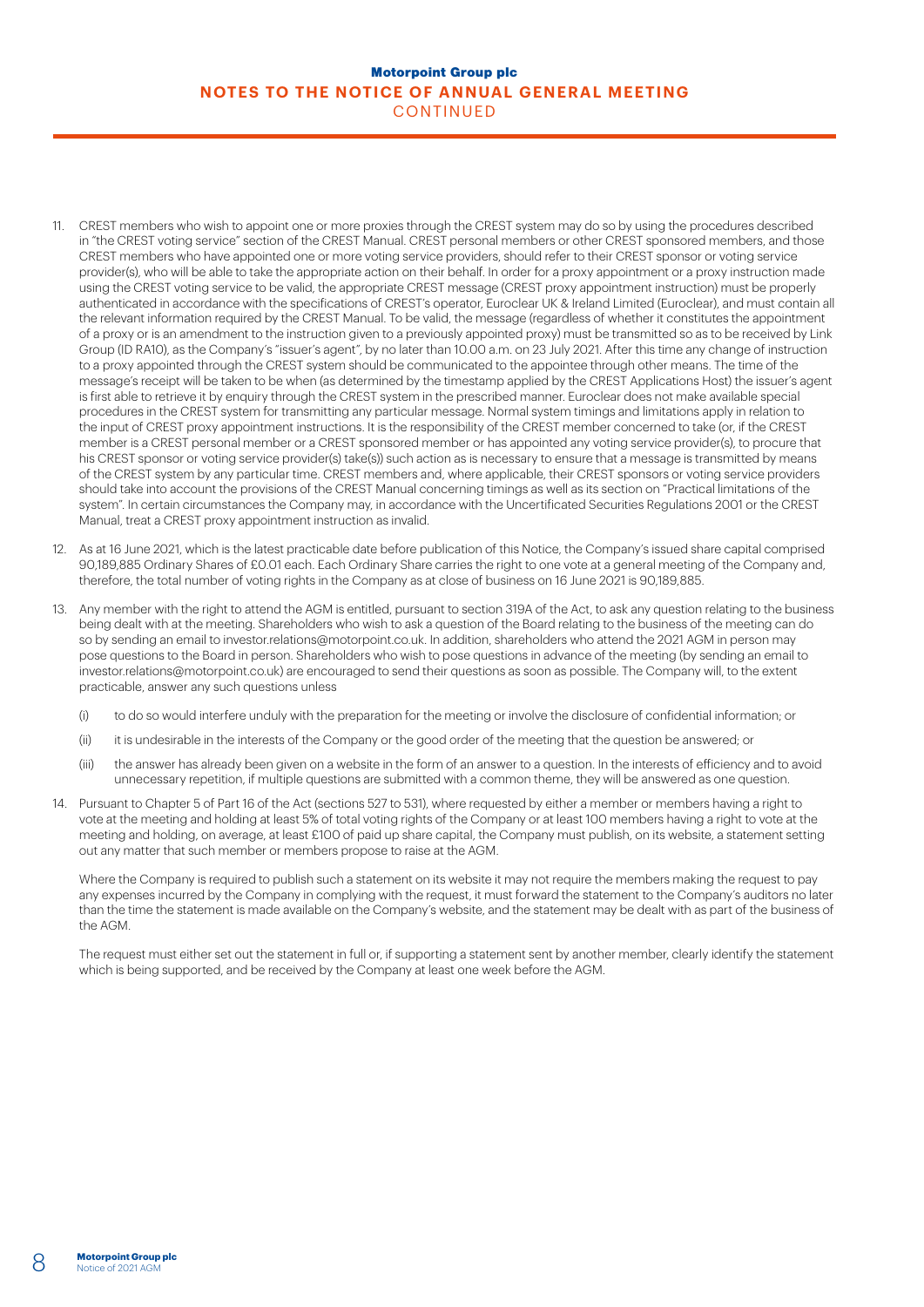# Motorpoint Group plc **EXPLANATORY NOTES TO RESOLUTIONS**

An explanation of each of the resolutions is set out below.

### **Resolution 1: Reports and Accounts**

The Directors are required to present to the meeting the audited accounts and the reports of the Directors and the auditors for the financial year ended 31 March 2021.

### **Resolution 2: Directors' Remuneration Report**

The Act requires the Company to produce a yearly report on Directors' Remuneration (the "Directors' Remuneration Report") and to put an annual resolution to shareholders for approval of that Report. The Directors' Remuneration Report for which approval is sought is set out on pages 58 to 71 of the Annual Report and Accounts for the financial year ended 31 March 2021. In accordance with the legislation, this vote will be advisory. The Remuneration Policy (the "Policy") was last approved by shareholders in 2020 and shareholders will be given a binding vote on the Policy at least every three years. The next vote will therefore take place at the 2023 AGM.

### **Resolutions 3 to 8 (inclusive): Re-appointment of Directors**

In accordance with the UK Corporate Governance Code, all of the Directors are seeking reappointment, with the exception of Chris Morgan who will be elected for the first time as he was appointed to the Board on 11 January 2021. The Board, having considered the mix of skills, knowledge and experience of each of the Directors, confirms that it remains satisfied that each of the Directors continues to perform his or her duties effectively. Biographical details of these Directors are set out on pages 46 and 47.

#### **Resolutions 9 & 10: Appointment and Remuneration of Auditors**

The Company is required to appoint auditors at each general meeting at which accounts are laid before the Company, to hold office until the end of the next such meeting. Resolution 9 proposes the appointment and, in accordance with standard practice, Resolution 10 gives authority to the Directors to determine the remuneration to be paid to the auditors.

#### **Resolution 11: Authority to Allot Shares**

Under section 551 of the Act, the directors of a company may only allot shares or grant rights to subscribe for, or to convert any security, into shares in a company if authorised to do so. The Act provides that the shareholders can give a general authority to the Directors to allot shares but that authority is subject to renewal by the shareholders. Resolution 11 renews an authority given at last year's AGM and is in two parts:

- Rights Issue: In line with the Investment Association guidance paragraph 11.1 of Resolution 11 will authorise the Directors to allot shares in the Company (and to grant rights to subscribe for, or to convert any security into, shares in the Company) in connection with a rights issue only up to an aggregate nominal amount of £601,226 (as reduced by the aggregate nominal amount of any shares allotted or rights granted under paragraph 11.2 of Resolution 11). This amount (before any reduction) represents approximately two-thirds of the issued share capital of the Company as at 16 June 2021, being the last practicable date before the publication of this document; and
- Allotment of Shares: paragraph 11.2 of Resolution 11 will authorise the Directors to allot shares in the Company (and to grant rights to subscribe for, or to convert any security into, shares in the Company) up to an aggregate nominal amount of £300,633 as reduced by the aggregate nominal amount of any shares allotted or rights granted under paragraph 11.1 of Resolution 11 in excess of £300,633. This amount (before any reduction) represents approximately one-third of the issued ordinary share capital of the Company as at 16 June 2021, being the last practicable date before the publication of this document.

The Directors have no current intention to exercise either of the authorities sought under Resolution 11, save in connection with the Company's share option plans. However, the Directors consider that it is in the best interests of the Company to have the authorities available so that they have the maximum flexibility permitted by investor guidelines to allot shares or grant rights without the need for a general meeting, should they determine that it is appropriate to do so to respond to market developments or to take advantage of business opportunities as they arise. If the Directors do exercise this authority, the Directors intend to follow best practice as regards to its use.

This authority will expire on the earlier of the close of business on 27 October 2022 and the conclusion of the next AGM.

### **Resolution 12 & 13: Disapplication of Pre-emption Rights**

If new shares are to be allotted for cash, section 561(1) of the Act requires that those shares are offered first to existing shareholders pro-rata to their holdings. However, it may be in the interests of the Company for the Directors to allot shares other than to shareholders in proportion to their existing holding or otherwise than strictly in compliance with those requirements.

Resolution 12 would allow the Directors, pursuant to sections 570 and 573 of the Act, to allot shares for cash (or to sell treasury shares) without first offering them to shareholders pursuant to their statutory pre-emption rights. This authority would be limited to allotments or sales in connection with pre-emptive offers to shareholders and offers to holders of other equity securities (if the rights attaching to those securities require it or as the Directors consider necessary), or otherwise up to an aggregate nominal amount of £45,095 (representing 4,509,500 Ordinary Shares). This aggregate nominal amount represents approximately 5% of the issued Ordinary Share capital of the Company as at 16 June 2021, being the last practicable date before the publication of this document. Allotments made under the authorisation in paragraph 11.1 of Resolution 11 would be limited to allotments by way of a rights issue only (subject to the right of the Board to impose necessary or appropriate limitations to deal with, for example, fractional entitlements and regulatory matters). The authority will expire at the earlier of the close of business on 27 October 2022 and the conclusion of the next AGM of the Company.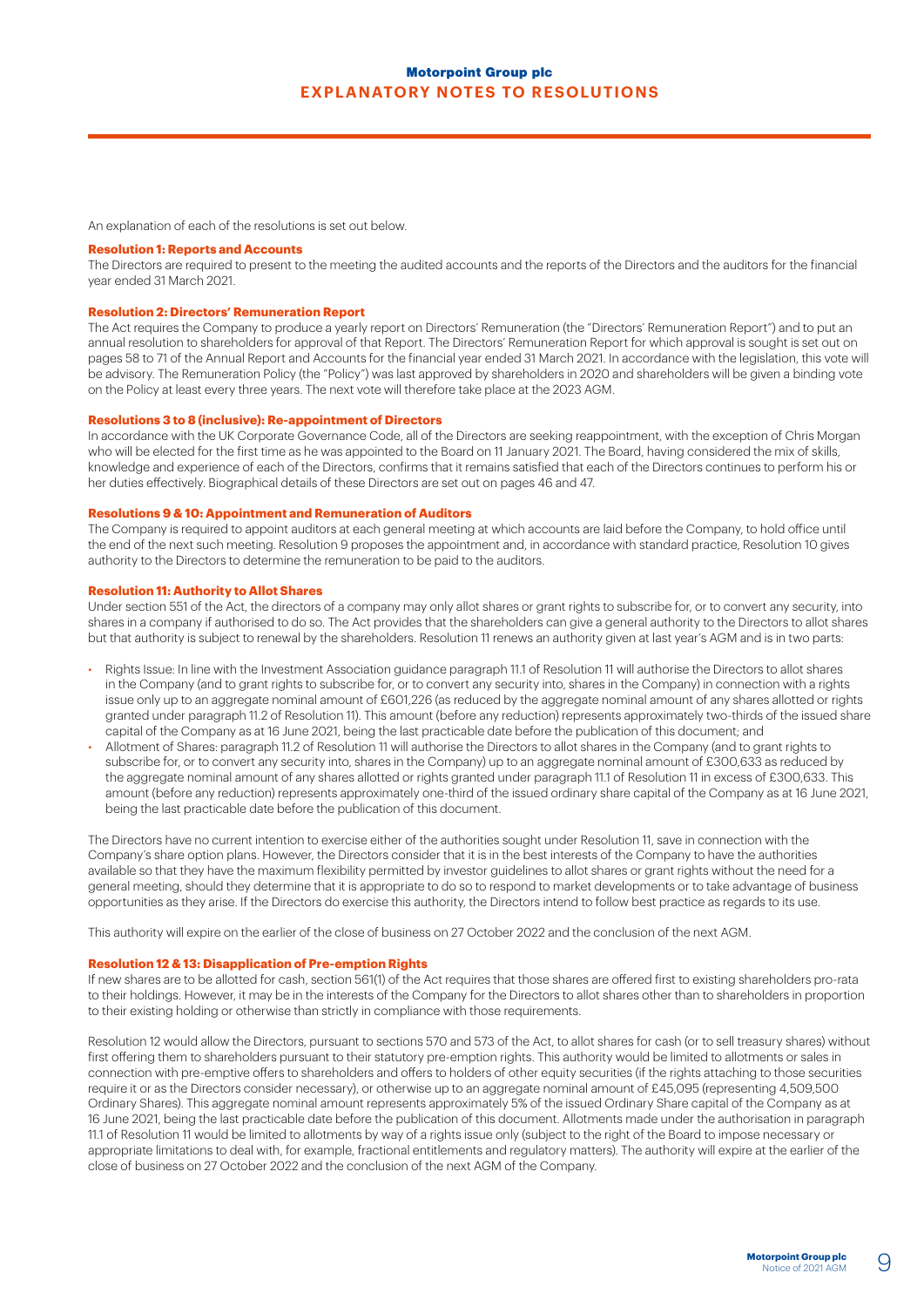# Motorpoint Group plc **EXPLANATORY NOTES TO RESOLUTIONS CONTINUED**

In May 2016 the Pre-Emption Group published a monitoring report on the implementation of its 2015 Statement of Principles and a recommended template resolution for disapplying pre-emption rights. The template recommends companies request authority to disapply pre-emption rights in respect of an additional 5%, to be used for an acquisition or specified capital investment in accordance with the 2015 Statement of Principles, as a separate resolution. Resolution 13 seeks this separate authority. Where the authority granted under Resolution 13 is used, the circumstances that have led to its use and the consultation process undertaken will be disclosed by the Company in its next annual report.

### **Resolution 14: Purchase of Own Shares**

The Board is committed to managing the Company's capital effectively and the Directors believe that it is in the interests of the Company and its shareholders to continue to have the flexibility to purchase its own shares. This Resolution seeks authority from shareholders to do so.

The effect of such purchases would be either to cancel the number of shares to be purchased or the Directors may elect to hold them in treasury pursuant to Chapter 6 of Part 18 of the Act.

Shares held in treasury may subsequently be cancelled, sold for cash or used to satisfy share options and share awards under a company's employee share scheme. Once held in treasury, a company is not entitled to exercise any rights, including the right to attend and vote at meetings, in respect of the shares. Further, no dividend or other distribution of the company's assets may be made to the company in respect of the treasury shares.

As of 16 June 2021 (being the last practicable date prior to publication of this Notice) there were options outstanding over 2,306,488 shares, representing 2.56% of the Company's issued share capital. If the authority given by this Resolution was to be fully used, these options would represent 2.84% of the Company's issued share capital (as amended).

#### **Resolution 15: Notice Period for General Meetings other than AGM's**

The Company is currently able to call general meetings (other AGMs) on 14 clear days' notice and would like to preserve this ability. In order to be able to do so, shareholders must have approved the calling of meetings on 14 clear days' notice.

Resolution 15 seeks such approval and will be effective until the Company's AGM in 2022 when it is intended that a similar resolution will be proposed. The Company will also need to meet the requirements of the Act for electronic voting before it may call a general meeting on 14 clear days' notice.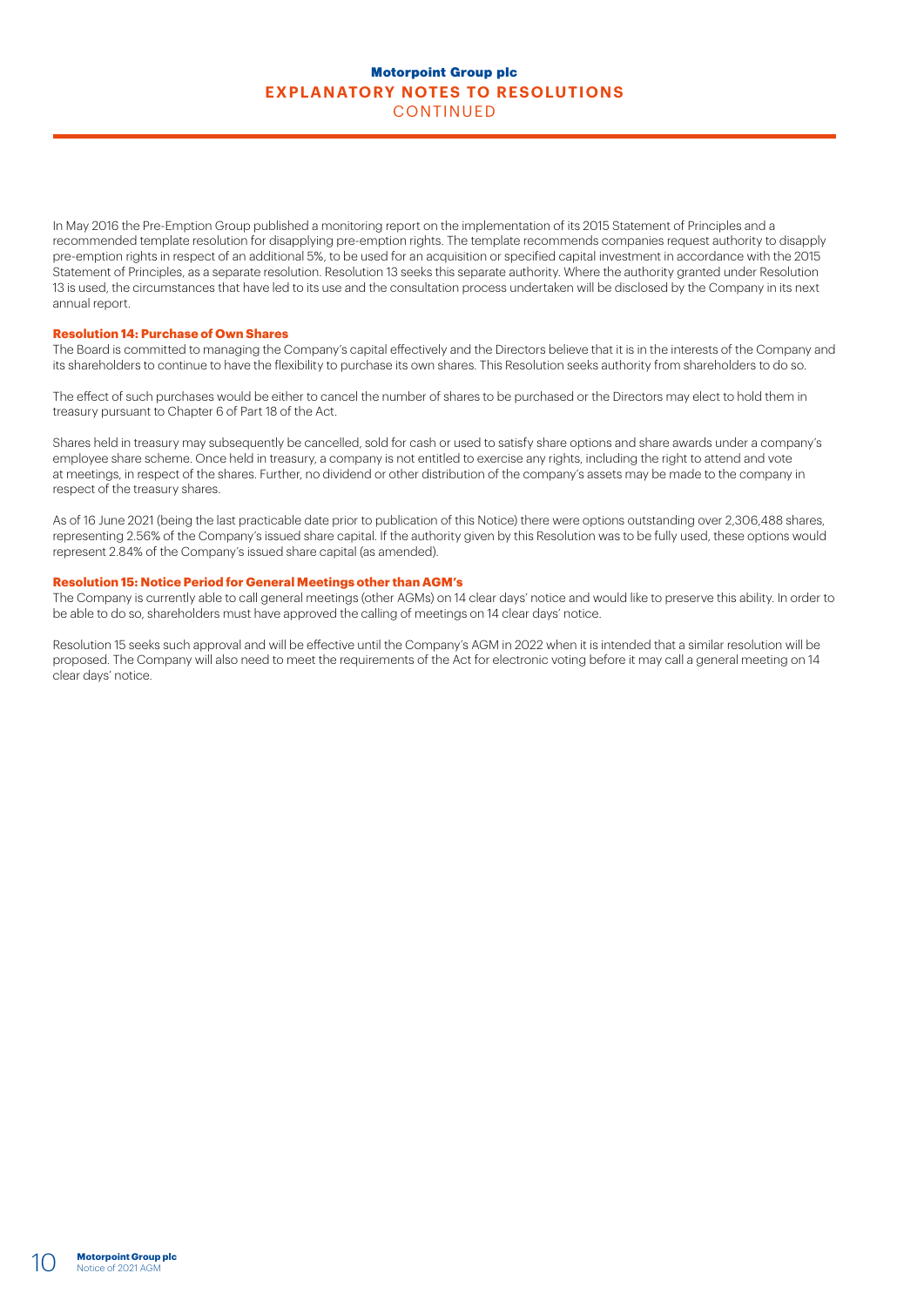**Motorpoint Group plc**<br>
Notice of 2021 AGM 11